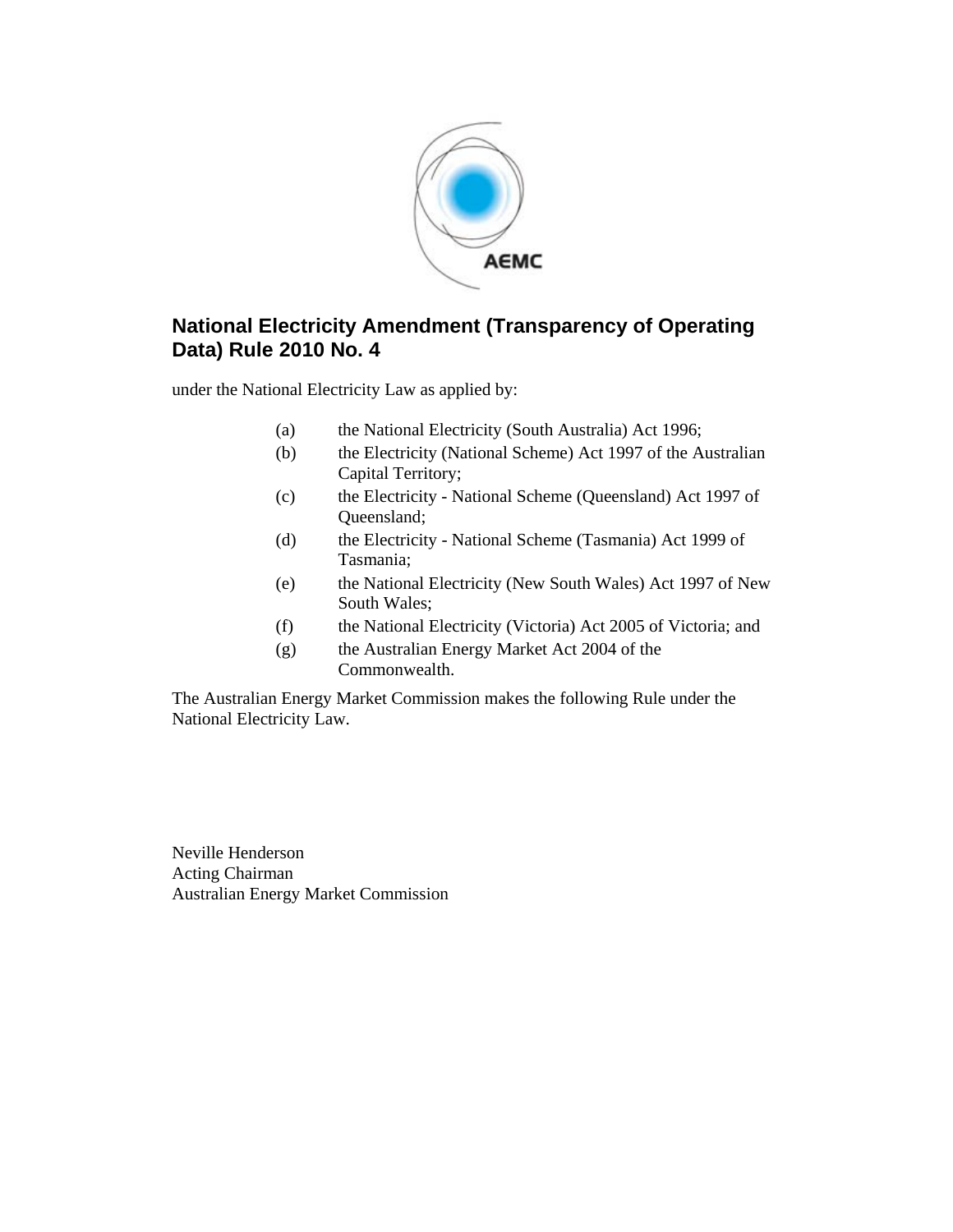# **National Electricity Amendment (Transparency of Operating Data) Rule 2010 No. 4**

## **1 Title of Rule**

This Rule is the *National Electricity Amendment (Transparency of Operating Data) Rule 2010 No.4.*

# **2 Commencement**

This Rule commences operation on 13 May 2010.

### **3 Amendment of the National Electricity Rules**

The National Electricity Rules are amended as set out in Schedule 1.

# **4 Savings and Transitional Amendments to the National Electricity Rules**

The National Electricity Rules are amended as set out in Schedule 2.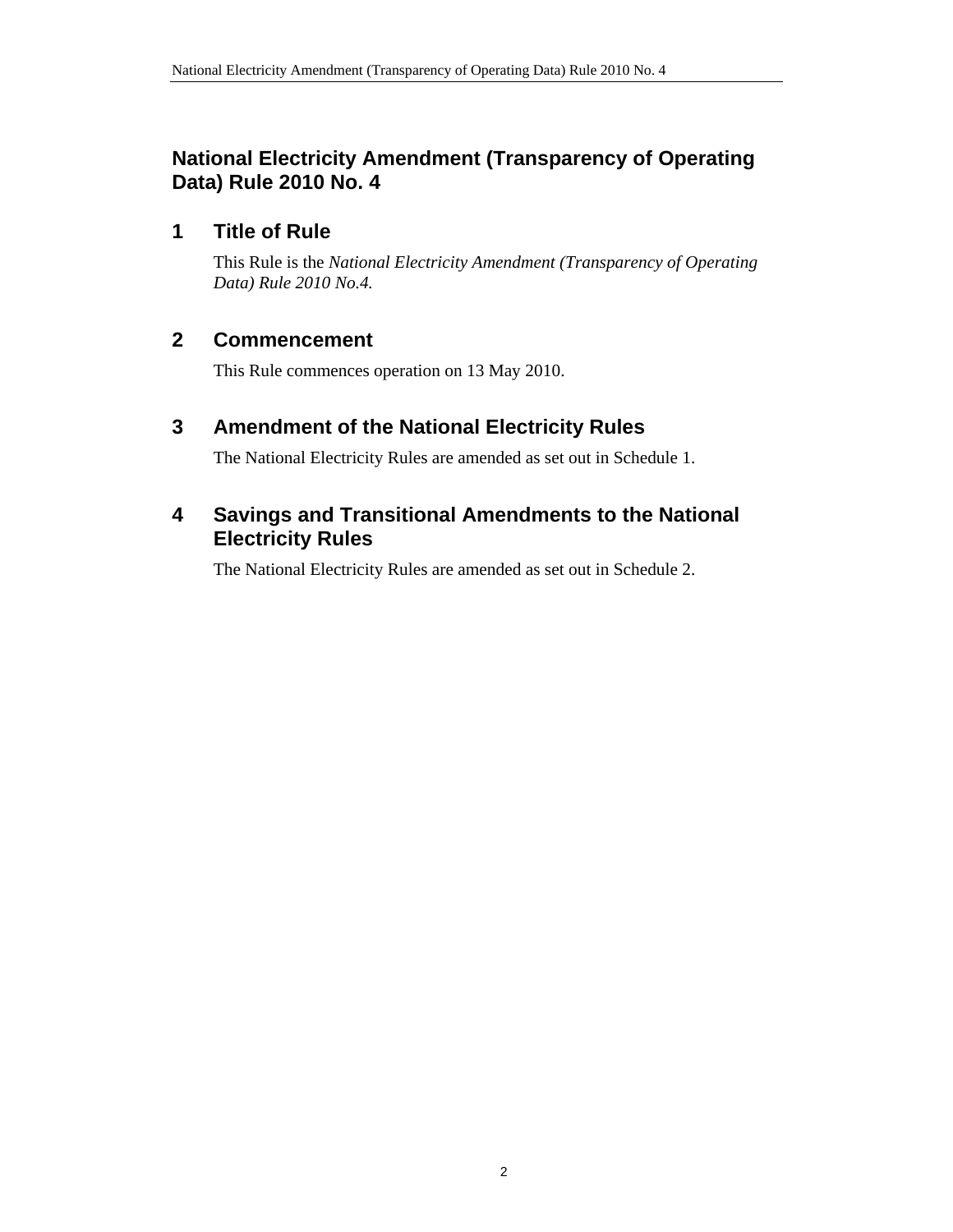#### **Schedule 1 Amendments of the National Electricity Rules**

(Clause 3)

#### **[1] Clause 3.4.3 Spot market operations timetable**

After clause 3.4.3(b), insert:

- (c) If *AEMO* amends the *timetable* in accordance with paragraph (b), *AEMO* must:
	- (1) *publish* the amended *timetable*; and
	- (2) operate the *spot market* according to the *timetable* as amended.

### **[2] Clause 3.13.4 Spot market**

In clause 3.13.4(n), omit "*inter-regional* flows,".

### **[3] Clause 3.13.4 Spot market**

After clause 3.13.4(n), insert:

(n1) In accordance with the *timetable*, *AEMO* must *publish* the *interregional* flows.

# **[4] Clause 3.13.4 Spot market**

In clause 3.13.4(q)(1), omit "actual *generation*,".

# **[5] Clause 3.13.4 Spot market**

Omit clause 3.13.4(r) and substitute:

- (r) In accordance with the *timetable*, *AEMO* must *publish* details of:
	- (1) actual *generation* for each *scheduled generating unit*, *semischeduled generating unit* and *non-scheduled generating unit* or *non-scheduled generating system*;
	- (2) actual *network service* for each *scheduled network service*; and
	- (3) actual *load* for each *scheduled load*.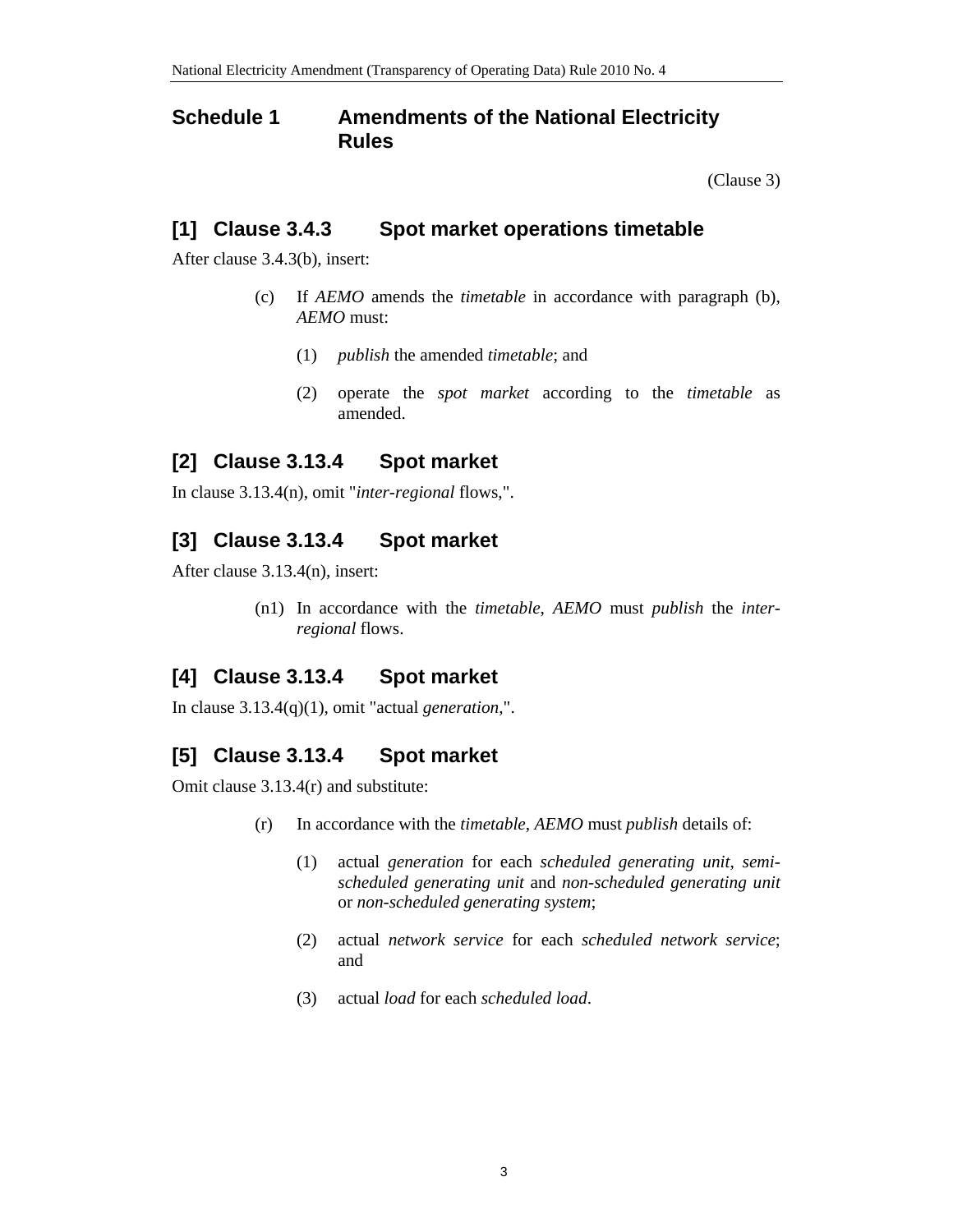## **Schedule 2 Savings and Transitional Amendments to the National Electricity Rules**

(Clause 4)

#### **[1] Chapter 11 Savings and Transitional Rules**

After rule 11.32, insert:

#### **Part ZC Transparency of operating data**

#### **11.33 Rules consequential on the making of National Electricity Amendment (Transparency of Operating Data) Rule 2010**

#### **11.33.1 Definitions**

For the purposes of this rule 11.33:

**Amending Rule** means the National Electricity Amendment (Transparency of Operating Data) Rule 2010.

**commencement date** means the date the Amending rule commences operation.

#### **11.33.2 Spot market operations timetable**

- (a) Clause 3.4.3(b) does not apply to an amendment of the *timetable* made by *AEMO* in accordance with paragraph (b).
- (b) By no later than 9 months after the commencement date, *AEMO* must amend the then current *timetable* as follows:
	- (1) in the row of the *timetable* that relates to the information publication requirements under clause 3.13.4(n), omit the bullet point item "Inter-regional flows;" from the column headed "EVENT";
	- (2) below the row in the *timetable* that relates to the information publication requirements under clause 3.13.4(n), insert the row in table 1;
	- (3) in the row of the *timetable* that relates to the information publication requirements under clause 3.13.4(q), omit all the text from the column headed "EVENT" and substitute "Publish dispatched generation, dispatched network service, dispatched load for each scheduled generating unit, semi-scheduled generating unit, scheduled network service and scheduled load respectively. Publish application of semi-dispatch cap to each semi-scheduled generating unit"; and